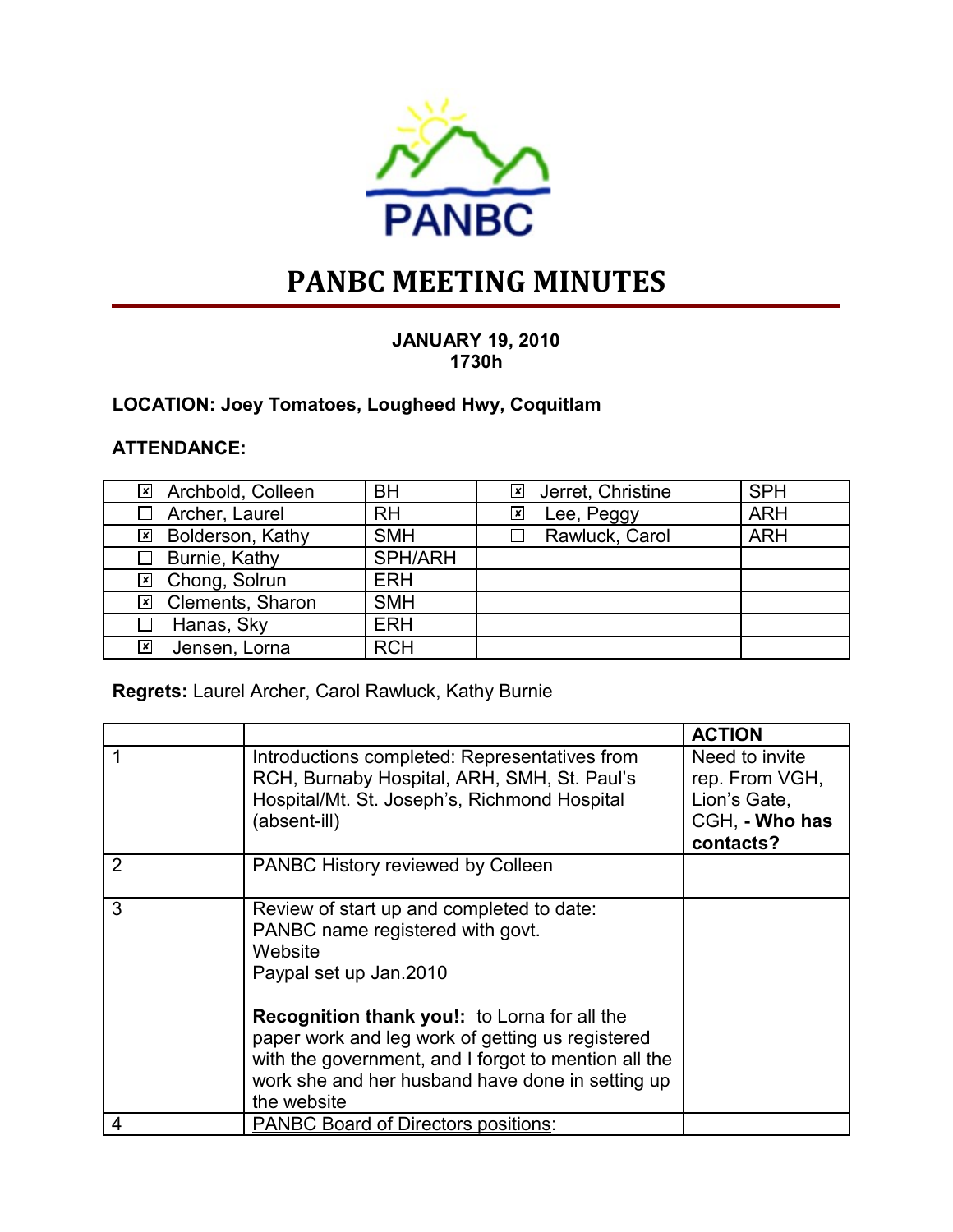|   | shared governance at present, trying to start small<br>and not get overwhelmed:<br>Lorna Jensen-Education, website maintenance,<br>registration,<br>Peggy Lee: secretary and always looking for<br>education sources to add to website<br><b>Laurel (Magri) Archer, liaison contact for NAPAN,</b><br>consultant<br>Colleen Archbold, consultant<br>Lorna and Peggy are signing authorities for bank<br>account<br>If anybody wants to get more involved with any of<br>the roles plse come forward- we welcome all help |                                                                                                                                                                                                                                                                                                                                                                                                                                                                                                                |
|---|--------------------------------------------------------------------------------------------------------------------------------------------------------------------------------------------------------------------------------------------------------------------------------------------------------------------------------------------------------------------------------------------------------------------------------------------------------------------------------------------------------------------------|----------------------------------------------------------------------------------------------------------------------------------------------------------------------------------------------------------------------------------------------------------------------------------------------------------------------------------------------------------------------------------------------------------------------------------------------------------------------------------------------------------------|
| 5 | PANBC membership promotion:<br>Recruitment for Membership group: start small, get<br>core group, PACUs, SDCs and Minor Ors, GDC,<br>Med. Imaging, Free standing clinics<br>SMH Education day: ? add PANBC logo to SMH<br>flyer?<br>Promote through NAPAN<br><b>Notify PACUs</b><br>Colleen suggested PANBC promotion: pens with<br>logo                                                                                                                                                                                  | <b>Promote</b><br>education day<br>by all<br>Kathy<br><b>Bolderson will</b><br>add logo to flyer.<br>Lorna email<br>logo? To Kathy<br>Peggy email PDF<br>docs of flyer and<br>brochure to all in<br>attendance for<br>distribution<br>Set up Booth with<br>Story board:<br>Lorna, Peggy<br>and Colleen will<br>be there to<br>promote<br>Lorna and<br>Peggy will make<br>story board: will<br>set up meet time<br>Lorna will contact<br>Laurel to update<br>NAPAN of<br><b>PANBC</b><br>membership start<br>up |